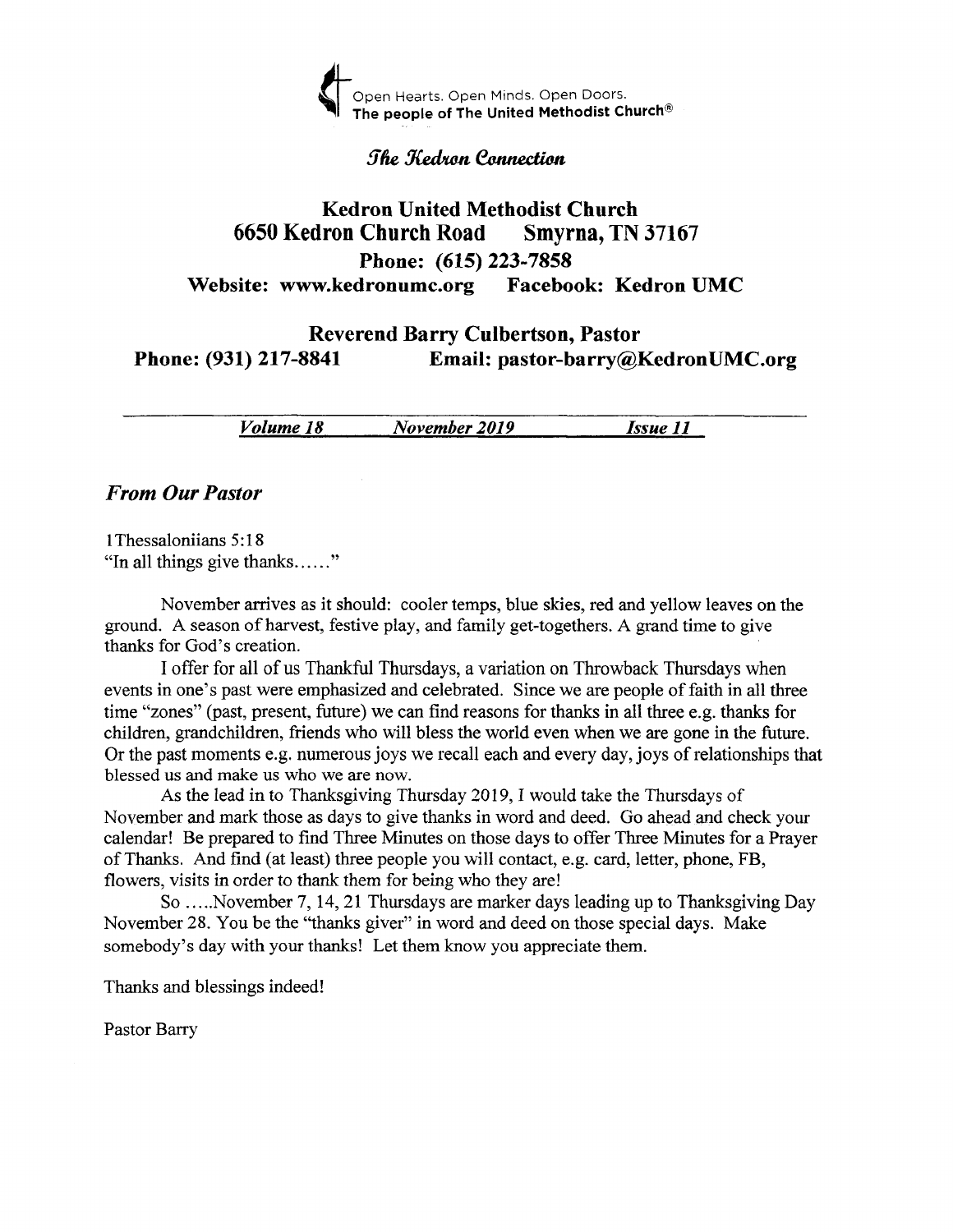### Men's Breakfast

The Men's Breakfast will be Saturday, November 2. Breakfast will be served at 8:00 a.m. in the fellowship hall.

## November Fellowship Supper

Our First-\Mednesday Fellowship Supper will be on November 6. Our covered-dish meal will begin at 6:30 p.m.

#### Bible Study

The Bible Study led by Rev. Travis Perry continues. The group meets at his home on Tuesdays at 9:30 a.m. The address is 1215 Ledbury Dr., Smyrna. There will be no study on November 5 as Rev. Perry is scheduled to have knee surgery on November 4.

# Youth

Our Youth Faith Formation study group is active. We are grateful for our children and youth and those who have worked with and supported them and their adult leaders.

#### Bucket Offerings

In November our bucket offerings at Sunday moming worship will be donated to Greenhouse Ministries. This will help local homeless people and those with other financial problems.

# Laity

The Rutherford County Laity Fellowship will meet on November 25 at LaVergne UMC, 248 Old Waldron Road, LaVergne. The meeting will begin at 6:30 p.m.

# Which Psalm?

Enter his gates with thanksgiving and his courts with praise. Give thanks to him, bless his name.

> **NRSV** (hint a Psalm of thanksgiving)

2 Thessalonians 2:16 written by Paul

was the October newsletter quotation.

# AII Saints Sunday

All Saints Sunday is November 3. Delann Dunbar has planned the Worship Service for the day. Several of the congregation will help lead the service.

#### Veterans Day

Veterans Day is November 11. Delann Dunbar is planning the morning Worship Service on November 10.

# Charge Conference

Our annual Charge Conference will be at Locks Memorial UMC on November 10. The Conference will begin at 4:00 p.m.

# Food Bank

You may bring food donations for the local food bank on the first and second Sundays of the month. Place the donations on the pew in the narthex. The food will be delivered to the food bank. The suggested item for November is soup. All non-perishable foods are accepted and appreciated.

# Advocacy for Children

The Administrative has voted to donate \$250.00 to Advocacy for Children. This is the money that was suggested at Annual Conference 2019 to be used for local outreach.

#### Happy Birthday to:

| Nov. 11 |
|---------|
| Nov. 12 |
| Nov. 12 |
| Nov. 16 |
| Nov. 18 |
| Nov. 19 |
|         |

#### Happy Anniversary to:

| Loren & Mary Lee Vanderkooi | Nov. $2$ |  |
|-----------------------------|----------|--|
| Danny & Martha Fraley       | Nov. 16  |  |

#### **Construction**

Some members of our congregation are investigating the impact on Kedron of the consfruction across the street. This will be important to Kedron.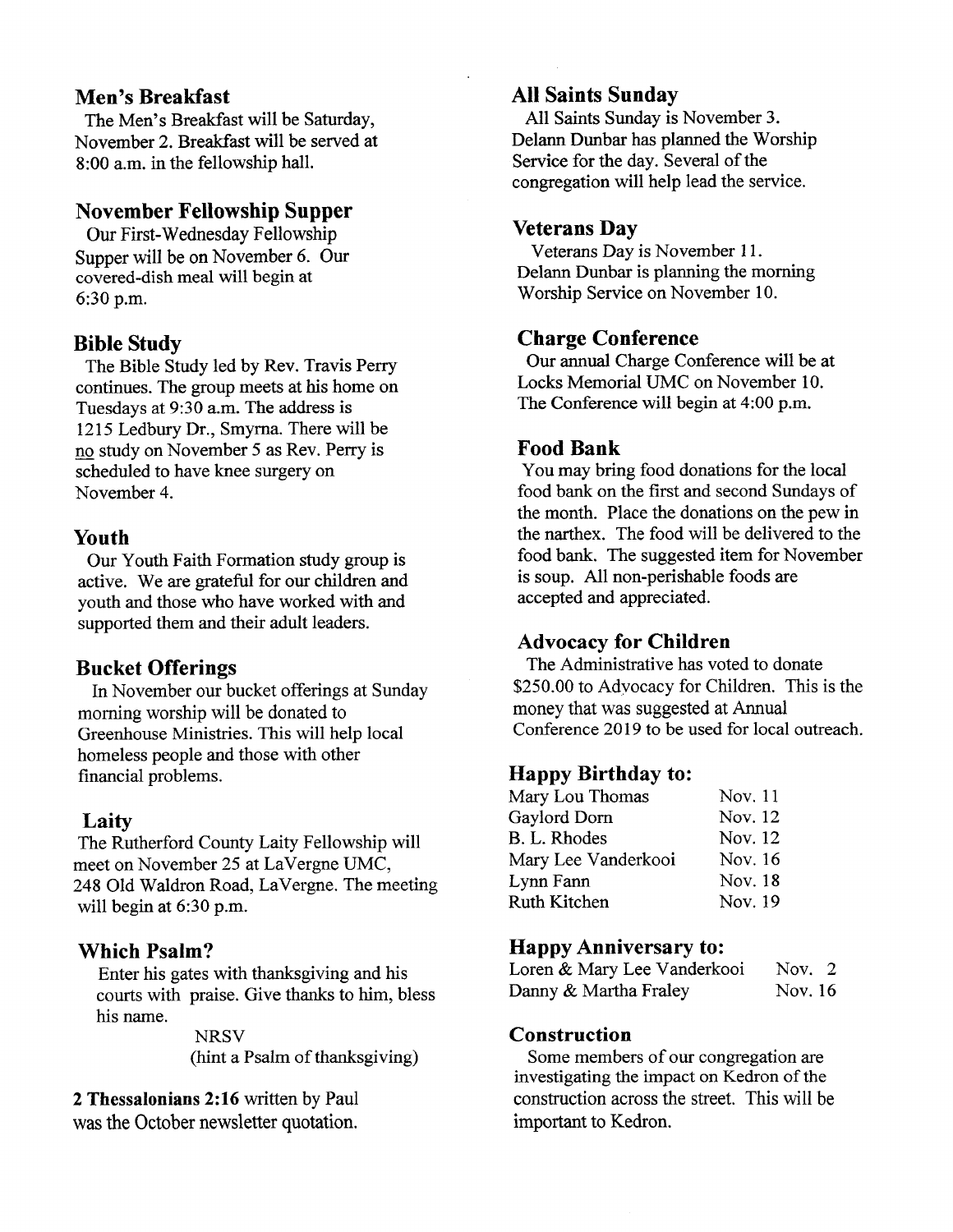# Luke 17:ll-19

#### Acrostic PraYer

This story of the ten lepers gets at the heart of what it means to be made well. Such wholeness makes us able to be all that God desires us to be, For what do you give God Special thanks? Write one thing that begins with each letter to form an acrostic prayer.

| I<br>٠<br>× |     |  |
|-------------|-----|--|
|             |     |  |
|             | . . |  |
|             |     |  |

- H
- A
- N
- K
- S

# Two and Ten

Two things surprised Jesus in this story. First, only one person said thank you. Second, the person who did say thank you was <sup>a</sup>Samaritan. Samaritans had some different beliefs from most Jewish people. They were not respected by Jews or treated as part of God's people. The disciples might not have expected the Samaritan to be the one who came back to say thank you. Name ten things (or people) you are thankful for:

| 1. | 6.  |
|----|-----|
| 2. | 7.  |
| 3. | 8.  |
| 4. | 9.  |
| 5. | 10. |



#### November Calendar

Friday, November  $1 - All$  Saints Day Safurday, November 2: 8:00 a.m. Men's Breakfast Sunday, November  $3 - All$  Saints Sunday 8:45 a.m. Sunday School<br>9:30 a.m. Worship Servic Worship Service Wednesday, November 6: 6:30 p.m. Fellowship Supper Thursday, November 7 - "thanks giver" day Sunday, November 10: 8:45 a.m. Sunday School<br>9:30 a.m. Worship Servic Worship Service Veterans Day honored 4:00 p.m. Charge Conf. at Locks Monday, November 11 - Veterans Day Tuesday, November 12: 9:30 a.m. Bible Study Thursday, November  $14 -$  "thanks giver" day Sunday, November 17: 8:45 a.m. Sunday School<br>9:30 a.m. Worship Servic Worship Service Tuesday, Novemberl9: 9:30 a.m. Bible Study Thursday, November  $21 -$  "thanks giver" day Sunday, November 24: 8:45 a.m. Sunday School 9:30 a.m. Worship Service 10:30 a.m. December newsletter information due. Email: lf\_fraley@prodigy.net or phone: 615-459-2618. Monday November 25: 6:30 p.m. Rutherford County Laity LaVergne UMC Tuesday, November 26: 9:30 a.m. Bible Study Thursday, November 28 - Thanksgiving Day